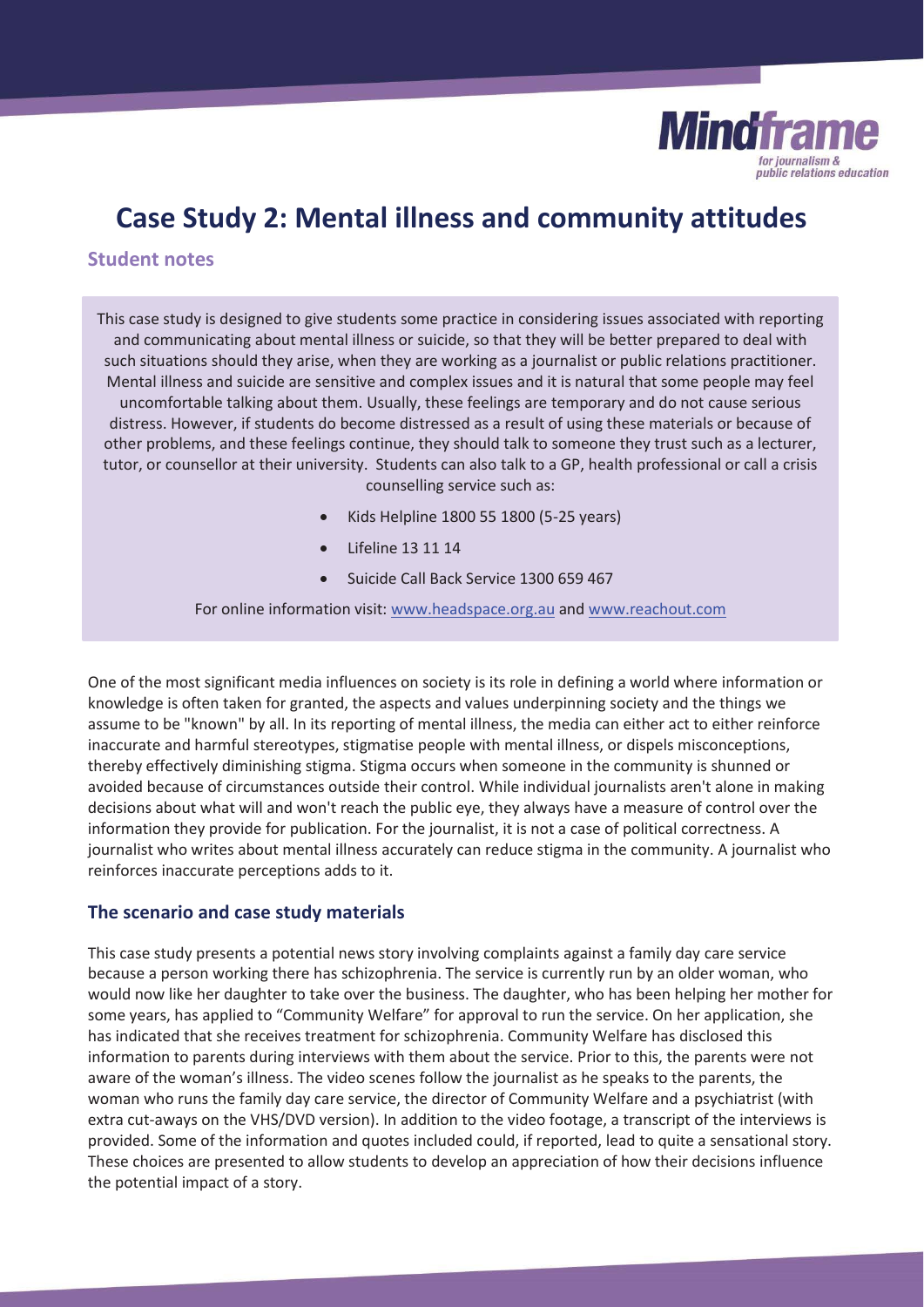

## **Using the scenario as source material**

The following questions provide a guide for analysing the scenario from a journalistic perspective. Your lecturer or tutor may ask you to look at all of these questions or a selection only. In considering this scenario and the questions, you should refer to *Fact or fiction?* for an overview of the key ethical and journalistic issues involved in reporting mental illness. This resource, and further reference materials about mental illness, are available on the *Mindframe* for Universities website (www.mindframe-media.info).

#### **Question 1: Should this story be reported?**

To answer this question, you will need to consider the basic news values - impact, timeliness, proximity, conflict, currency and unusualness – and how they apply to this scenario. In regards to news value, you may also consider the *relativity* of the story. You will also need to consider what public interest might be served by reporting the incident and the potential impact of the story. You may wish to look at research about the impact on reporting on mental illness, which is available on the *Mindframe* for Universities website (www.mindframe-media.info).

## **Question 2: How can the ethical issues inherent in this story be balanced with journalistic and commercial values?**

To answer this question you may wish to refer to the "ten questions to guide the journalist through the decision-making process" outlined by Black, Steele and Barney (1997) or to Bok's (1978) three-step model for making an ethical decision (provided in the document titled *Additional materials*).

#### **Question 3: Are the interviewees appropriate?**

The sources the journalist chooses and prioritises will direct what is eventually reported. In this scenario several interviews have already been conducted. Consider whether the people interviewed are the most appropriate sources of information, and who else, if anyone, should be interviewed.

Evaluate each interviewee in terms of their strengths and weaknesses as sources of information and the type of information which can be reasonably expected from them. This includes consideration of whether the information is specific or generalised, if and how it can be verified, whether the interviewees seem credible and whether they may have an undeclared motive. All these factors could significantly affect the amount of credibility assigned to each source.

## **Question 4: What other decisions need to be made before deciding to publish or broadcast the story?**

After completing preliminary interviews, the journalist is in a position to make the crucial decision about whether the emerging story should be offered for publication or broadcast. What are the key questions involved in making this decision at this stage?

#### **Question 5: How should this story be reported?**

As the journalist responsible for writing the story, you will decide how much information the public is told about the incident. What you choose to include and omit will directly affect what the audience understands from the story. This in turn will influence what the audience understands about the general issue of mental illness and how it might affect them. Journalists must be careful to not reinforce stereotypes about mental illness because of the potential harm to the subjects of the story and to other people directly or indirectly affected by mental illness.

Sometimes the demands of the news room seem to be at odds with a journalist's priorities in the private exchange between reporter and interviewee. If you need to negotiate with an editor who favours sensationalism, you should ensure you are armed with the facts about the damage such reporting may do.